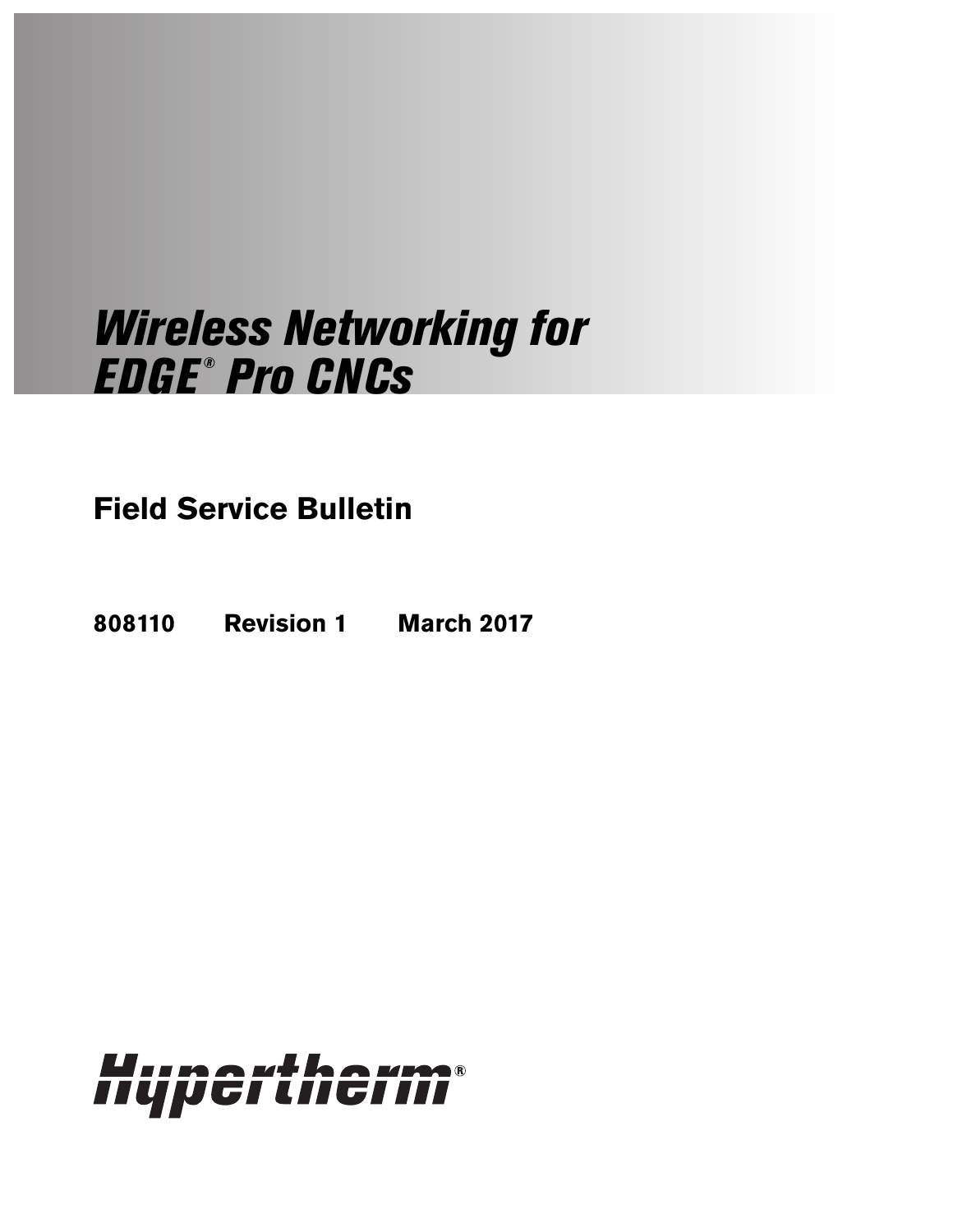#### Hypertherm Inc.

Etna Road, P.O. Box 5010 Hanover, NH 03755 USA 603-643-3441 Tel (Main Office) 603-643-5352 Fax (All Departments) info@hypertherm.com (Main Office Email)

800-643-9878 Tel (Technical Service) technical.service@hypertherm.com (Technical Service Email) 800-737-2978 Tel (Customer Service) customer.service@hypertherm.com (Customer Service Email) 866-643-7711 Tel (Return Materials Authorization) 877-371-2876 Fax (Return Materials Authorization) return.materials@hypertherm.com (RMA email)

## Hypertherm México, S.A. de C.V.

Avenida Toluca No. 444, Anexo 1, Colonia Olivar de los Padres Delegación Álvaro Obregón México, D.F. C.P. 01780 52 55 5681 8109 Tel 52 55 5683 2127 Fax Soporte.Tecnico@hypertherm.com (Technical Service Email)

## Hypertherm Plasmatechnik GmbH

Sophie-Scholl-Platz 5 63452 Hanau **Germany** 00 800 33 24 97 37 Tel 00 800 49 73 73 29 Fax 31 (0) 165 596900 Tel (Technical Service)

## 00 800 4973 7843 Tel (Technical Service)

technicalservice.emea@hypertherm.com (Technical Service Email)

#### Hypertherm (Singapore) Pte Ltd.

82 Genting Lane Media Centre Annexe Block #A01-01 Singapore 349567, Republic of Singapore 65 6841 2489 Tel 65 6841 2490 Fax Marketing.asia@hypertherm.com (Marketing Email) TechSupportAPAC@hypertherm.com (Technical Service Email)

## Hypertherm Japan Ltd.

Level 9, Edobori Center Building 2-1-1 Edobori, Nishi-ku Osaka 550-0002 Japan 81 6 6225 1183 Tel 81 6 6225 1184 Fax HTJapan.info@hypertherm.com (Main Office Email) TechSupportAPAC@hypertherm.com (Technical Service Email)

#### Hypertherm Europe B.V.

Vaartveld 9, 4704 SE Roosendaal, Nederland 31 165 596907 Tel 31 165 596901 Fax 31 165 596908 Tel (Marketing) 31 (0) 165 596900 Tel (Technical Service) 00 800 4973 7843 Tel (Technical Service) technicalservice.emea@hypertherm.com (Technical Service Email)

## Hypertherm (Shanghai) Trading Co., Ltd.

B301, 495 ShangZhong Road Shanghai, 200231 PR China 86-21-80231122 Tel 86-21-80231120 Fax 86-21-80231128 Tel (Technical Service) techsupport.china@hypertherm.com

## South America & Central America: Hypertherm Brasil Ltda.

Rua Bras Cubas, 231 – Jardim Maia Guarulhos, SP – Brasil CEP 07115-030 55 11 2409 2636 Tel tecnico.sa@hypertherm.com (Technical Service Email)

## Hypertherm Korea Branch

(Technical Service Email)

#3904. APEC-ro 17. Heaundae-gu. Busan. Korea 48060 82 (0)51 747 0358 Tel 82 (0)51 701 0358 Fax Marketing.korea@hypertherm.com (Marketing Email) TechSupportAPAC@hypertherm.com (Technical Service Email)

#### Hypertherm Pty Limited

GPO Box 4836 Sydney NSW 2001, Australia 61 (0) 437 606 995 Tel 61 7 3219 9010 Fax au.sales@Hypertherm.com (Main Office Email) TechSupportAPAC@hypertherm.com (Technical Service Email)

#### Hypertherm (India) Thermal Cutting Pvt. Ltd

A-18 / B-1 Extension, Mohan Co-Operative Industrial Estate, Mathura Road, New Delhi 110044, India 91-11-40521201/ 2/ 3 Tel 91-11 40521204 Fax HTIndia.info@hypertherm.com (Main Office Email) TechSupportAPAC@hypertherm.com (Technical Service Email)

© 2017 Hypertherm, Inc. All rights reserved.

EDGE, Hypertherm, and Phoenix are trademarks of Hypertherm, Inc. and may be registered in the United States and/or other countries. All other trademarks are the property of their respective holders.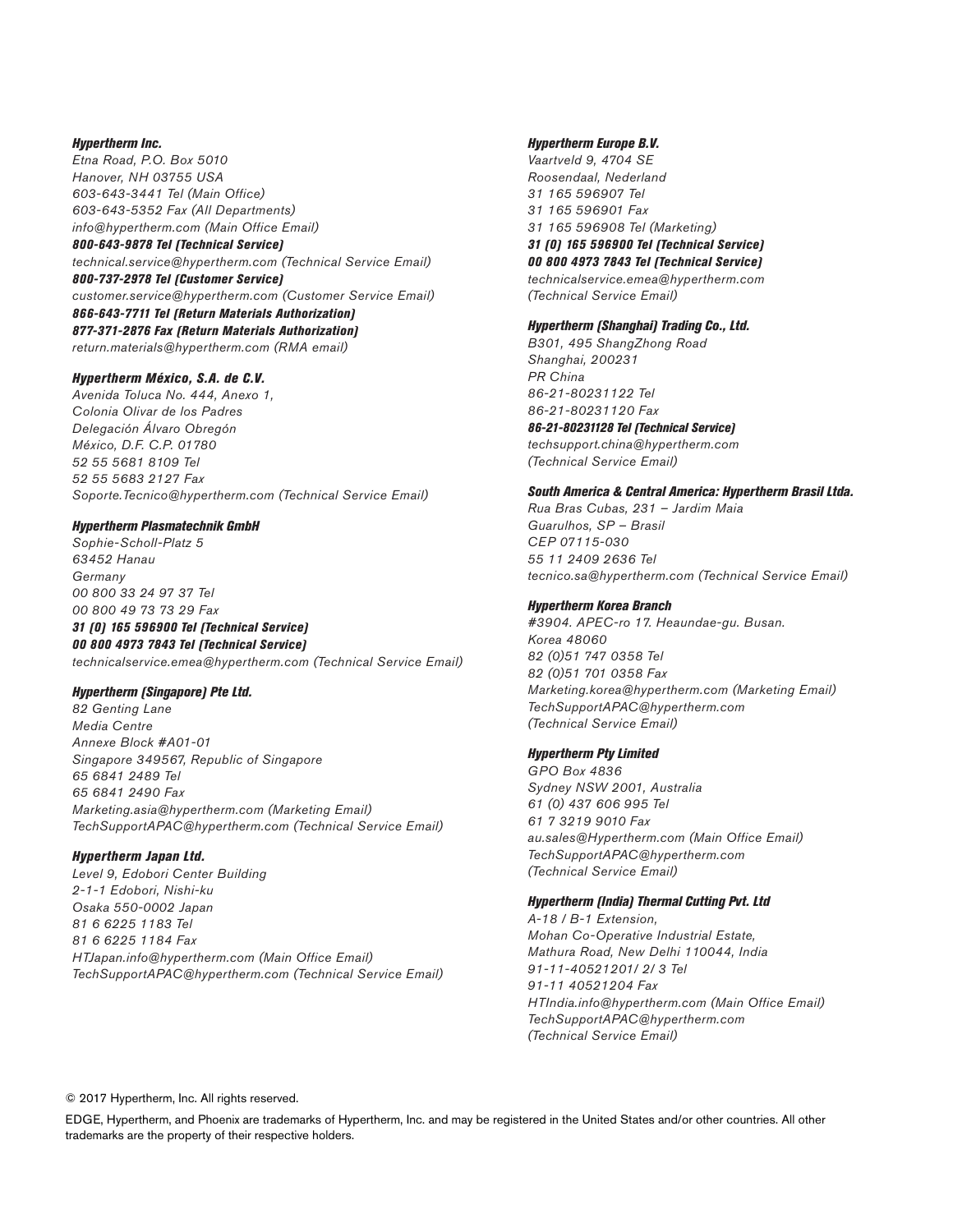

# **Introduction**

The Hypertherm EDGE Pro CNC supports the addition of wireless networking for part downloads, Remote Help, and other network tasks. This Field Service Bulletin applies to kit number 228835 and provides instructions for:

- Installing the 141482 wireless network card into the motherboard of the EDGE Pro CNC.
- **Mounting the antennas and routing the antenna wiring to the wireless card.**
- Verifying that the Windows<sup>®</sup> operating system has connected to the network card and wireless network.
- Mapping a network drive in Windows and in Phoenix.

This FSB describes only how to install the wireless network card. Refer to your EDGE Pro Instruction Manual for more detailed information about how to set up a network or workgroup.

## **Materials and tools**

- #2 Phillips screwdriver
- Drill with 6.5 mm (0.25 inch) bit (for installing antennas on the CNC enclosure)
- $\blacksquare$  8 mm (5/16 inch) wrench

The following procedures require operating knowledge of Hypertherm's computer numerical controls (CNCs). If necessary, refer to the instruction manual for detailed information on your CNC.

## **Kit 228835 Contents**

- (1) 141482 wireless network card with antennas.
- (1) 229919 USB flash drive with Netis driver.
- (2) 223250 0.3 m (12 inches) coaxial cable extensions with bulkhead-mount connectors.

The CD enclosed with the wireless network card is not needed for this installation. The hardware drivers are on the USB flash drive stick provided with the kit.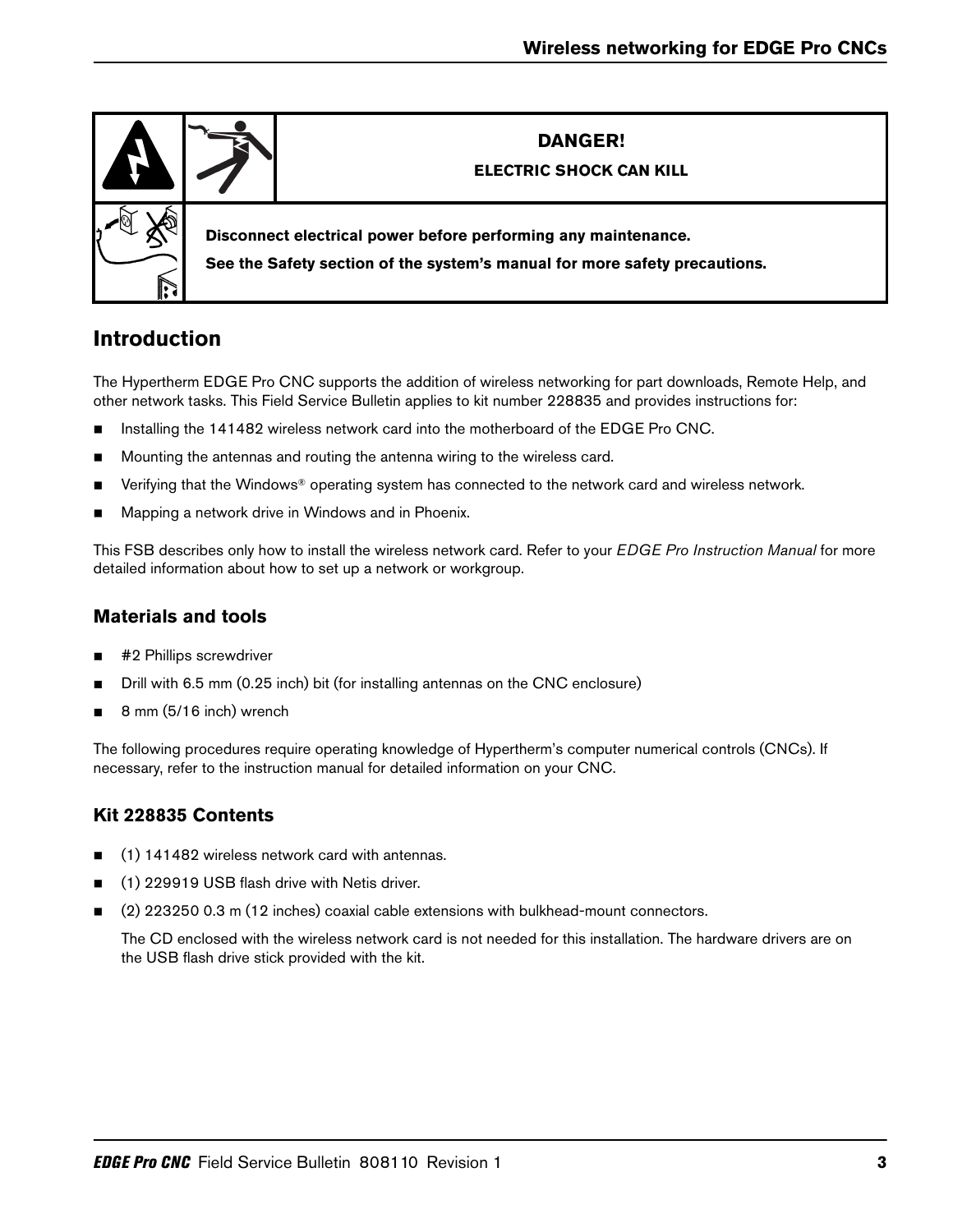# **Installing the wireless network card**

## **CAUTION!**

**Static electricity can damage circuit boards. Use proper precautions when handling printed circuit boards.**

**Store PC boards in anti-static containers.**

**Wear a grounded wrist strap when handling PC boards.**

- 1. Turn OFF AC power to the CNC.
- 2. Open the EDGE Pro CNC enclosure by removing the 6 screws, then open the front door.
- 3. Remove the screw holding the metal plate on PCI slot 2. Keep the screw and discard the metal plate.
- 4. Install the wireless network adapter into PCI slot 2 on the motherboard. DO NOT install the network card into PCI slot 1.



- 5. Secure the network card to the EDGE Pro CNC using the screw from the metal plate that you removed earlier.
- 6. Remove the left side panel of the enclosure so you can access the connectors for the coaxial antenna cables.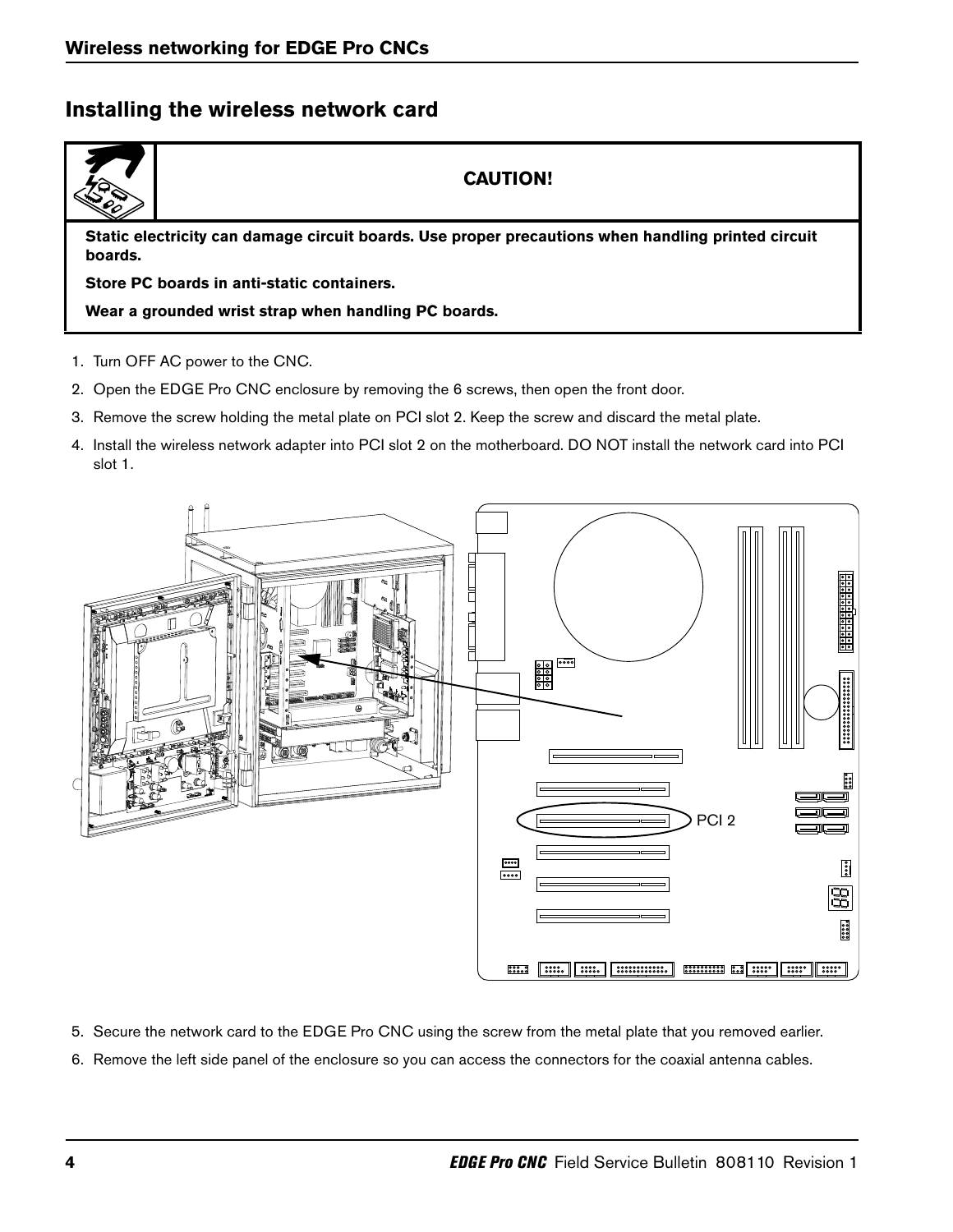# **Preparing to install the antenna**

Follow these guidelines before mounting the antennas on a CNC enclosure:

- The antennas must exit to room air, preferably without metallic obstructions blocking signal transmission (such as equipment cabinets, circuit breaker panels, transformers, etc).
- Antennas should not be located near the floor.
- Use a plastic protective barrier if necessary to prevent accidental bumping of antenna orientation.
- You must drill two holes to accommodate the threaded, bulkhead-mount antenna connectors, as described in the next section. Verify that the connectors make contact with the metal on the enclosure, or use a lock washer to penetrate any coating on the enclosure. Metal-to-metal contact ensures that the antennas are grounded to the chassis.
- The antenna connections are not waterproof.

## **Installing the antenna**

When you install the antenna:

- Make sure not to twist or kink the extension cables.
- The extension cables should reside entirely inside the enclosure. Only the antenna itself should be on the outside of the enclosure.
- 1. Drill two 6.35 mm (0.25 inch) holes in the CNC enclosure as shown in the following illustration.
	- □ Prevent metal fragments from entering the enclosure.
	- □ Remove any metal burrs on the inner and outer surface of the enclosure.

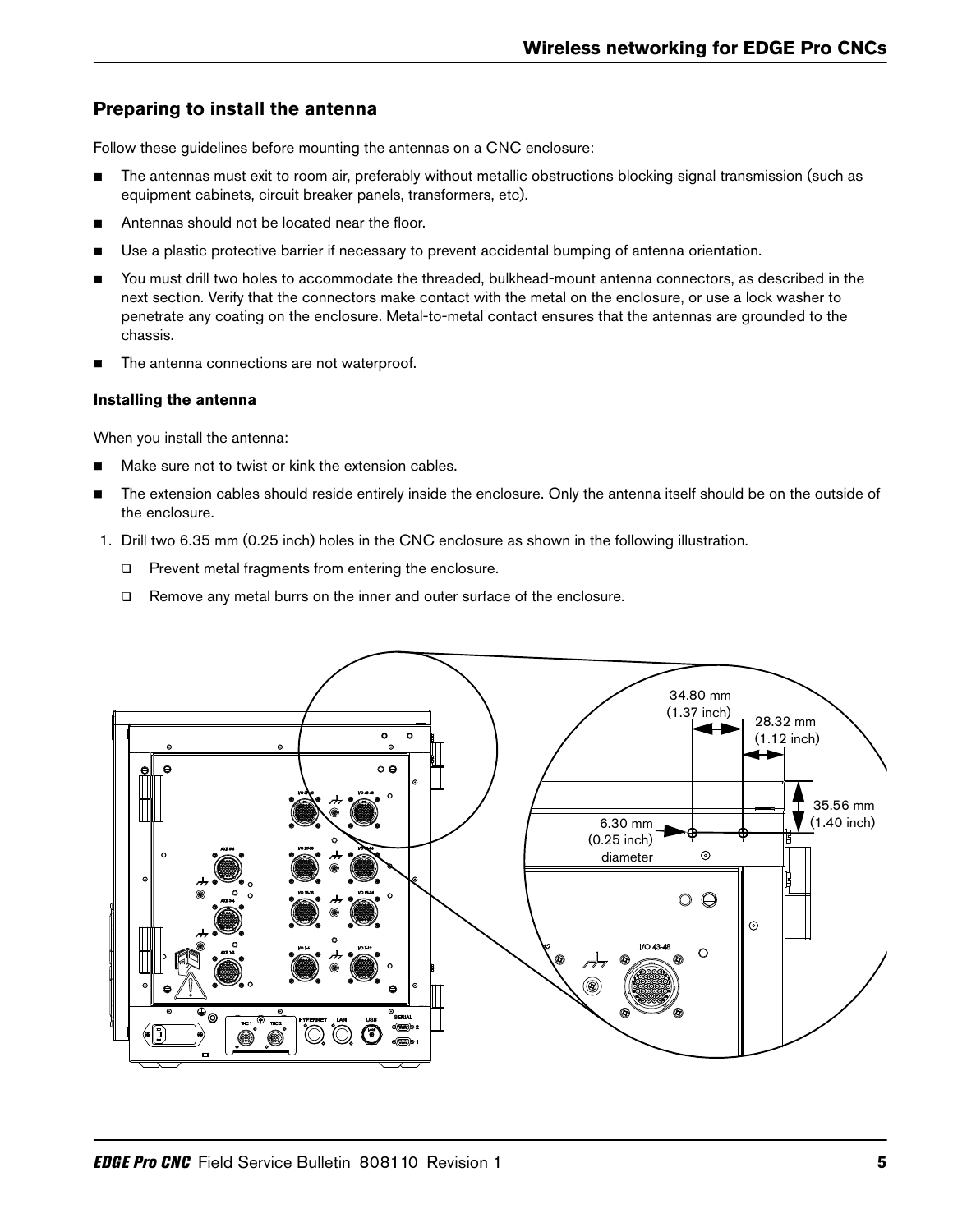- 2. Remove the lock washer and nut from the bulkhead-mount of each cable end.
- 3. Thread each bulkhead-mount cable end through a hole and secure it with the lock washer and nut tightened to 10 inch-pounds.
	- Use an 8 mm (5/16 inch) wrench to tighten the nut to the enclosure.
	- Verify that the antenna base makes contact with unpainted metal on the enclosure to verify proper grounding.
- 4. Connect the antennas to the cable bases on the outside of the enclosure and orient them vertically.
- 5. Connect the other end of the cables to the coaxial connectors on the wireless network board.
	- □ Finger-tip tighten the nut on each cable to the coaxial connector.
	- Avoid twisting or kinking the cables.
	- □ The entire extension cable should be within the CNC enclosure. Only the antennas are mounted on the outside of the enclosure.
- 6. Replace the side panel and re-fasten the screws.
- 7. Close the front door and re-fasten the screws.

## **Installing the driver**

Load the driver from the USB flash drive if prompted.

- 1. Plug in the USB memory stick from the kit.
- 2. Plug in a USB keyboard.
- 3. Restore AC power to the CNC.
- 4. If the "Found New Hardware Wizard" pops up, click Cancel. Do NOT interact with the pop-up.

| <b>Found New Hardware Wizard</b> |                                                                                                                                |
|----------------------------------|--------------------------------------------------------------------------------------------------------------------------------|
|                                  | <b>Welcome to the Found New</b><br><b>Hardware Wizard</b><br>This wizard helps you install software for:<br>Network Controller |
|                                  | If your hardware came with an installation CD<br>or floppy disk, insert it now.<br>What do you want the wizard to do?          |
|                                  | <b>C</b> install the software automatically (Recommended)                                                                      |
|                                  | Install from a list or specific location (Advanced)<br>o                                                                       |
|                                  | Click Next to continue.                                                                                                        |
|                                  | Cancel<br>Next<br>< Back                                                                                                       |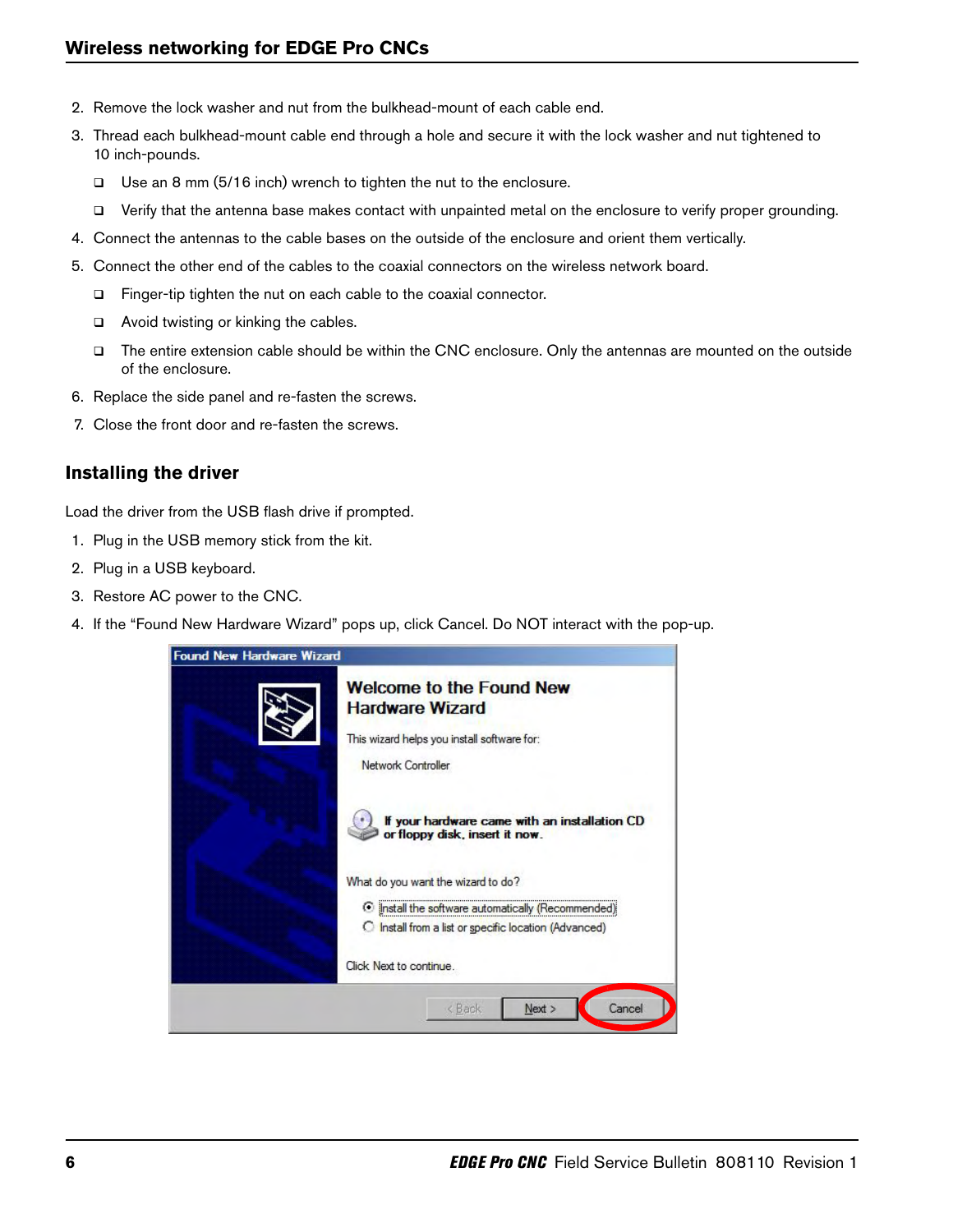- 5. Load the driver as follows:
	- a. Press ALT+F4 to exit Phoenix.
	- b. Click the Windows Start icon (or the Windows key on the keyboard).
	- c. Choose Windows Explorer > My Computer.
	- d. Choose USB disk (E:).

**Note:** Your drive letter may vary. Be sure to choose the USB disk.

- e. Locate and double-click on the 081333.exe file.
- f. Follow the prompts to install the driver.
- g. Wait for the pop-up message that states "Install shield wizard complete" and then click finish.
- h. Restart the CNC for the driver to take effect.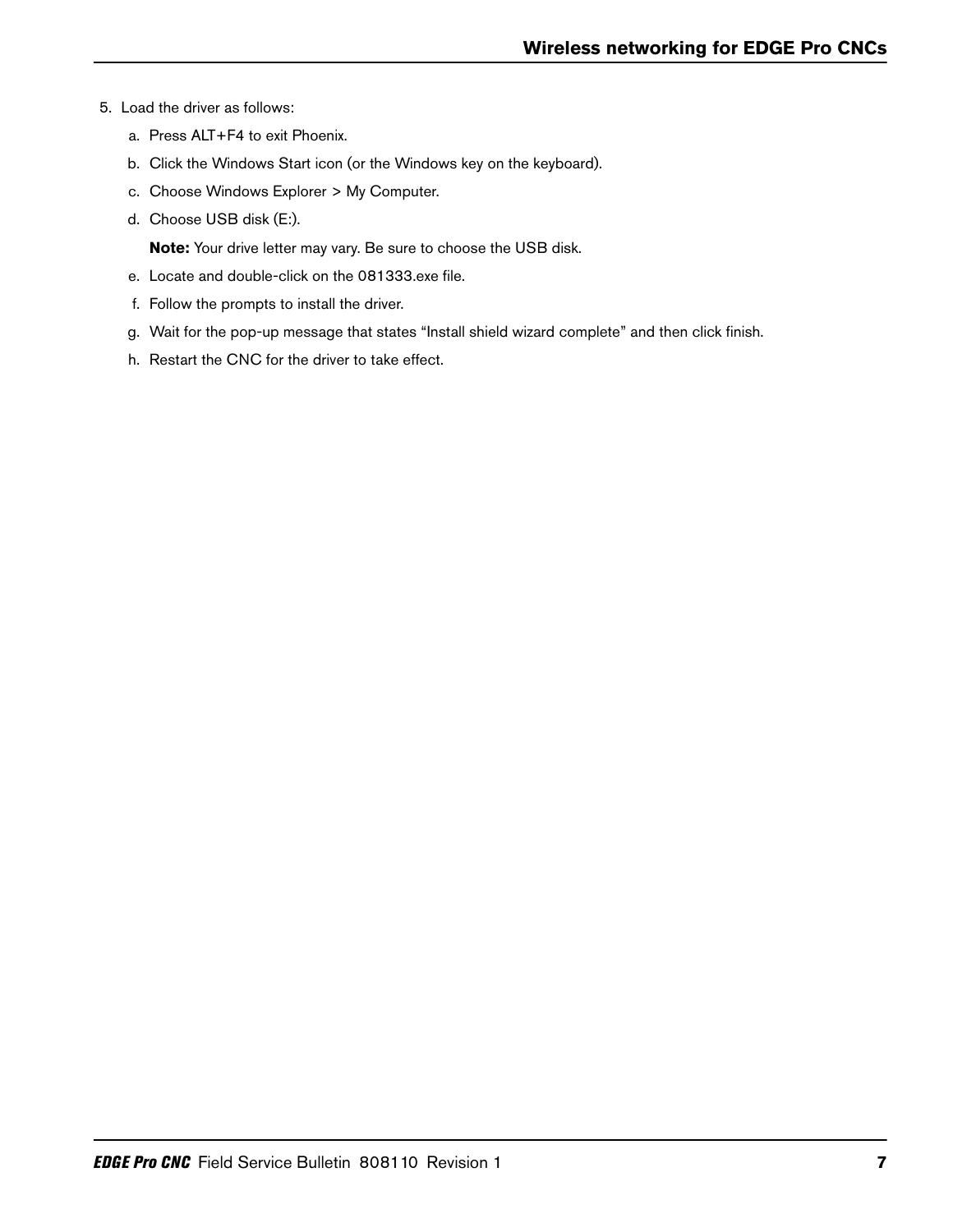# **Verifying the wireless network in Windows**

If the EDGE Pro CNC is shipped from the factory with the wireless network card drivers installed, verify the wireless network in Windows:

- 1. Turn ON the EDGE Pro CNC.
- 2. In Phoenix, choose Setups > Password and enter the Special Setups password.
- 3. Choose System > Network Tools. The Network Connections dialog opens showing all network connections.

| Network Connections                                                                                                                                                                                                                                                    |                  |
|------------------------------------------------------------------------------------------------------------------------------------------------------------------------------------------------------------------------------------------------------------------------|------------------|
| File Edit View Favorites Tools Advanced Help                                                                                                                                                                                                                           |                  |
| G Back - O - D D Search C Folders                                                                                                                                                                                                                                      |                  |
| Address <b>C</b> Network Connections                                                                                                                                                                                                                                   | $\Rightarrow$ Go |
| Hypertherm 800<br>$\left( \mathbf{\hat{x}}\right)$<br><b>Network Tasks</b><br>Hypertherm Local<br>Local Area Connection 2<br>Create a new connection<br>ы<br><b>Lincoldsson Competion 3</b><br>Change Windows Firewall<br>((p) Wireless Network Connection<br>settings |                  |

4. If a wireless network connection does not display and Windows does not load the required drivers automatically, contact Technical Support.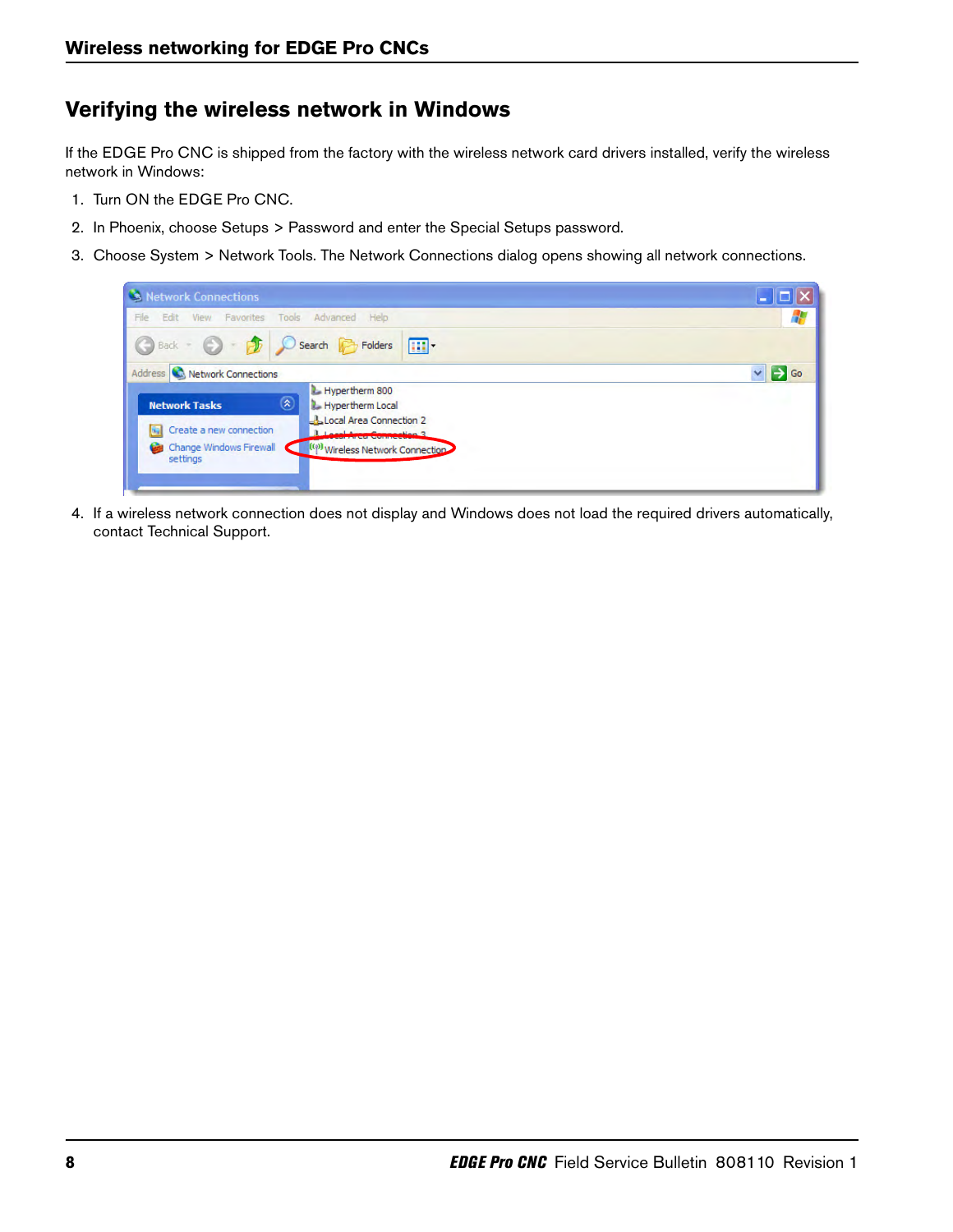# **Disabling unused network connections**

If you have a wired network that is set up for automatic configuration but is not connected, you must disable the adapter for this network to prevent connection delays for the CNC.

NOTE: If you have a Hypernet connection, DO NOT disable it. Hypernet is used to communicate with a plasma system or the ArcGlide THC, but not with other computers on a network.

- 1. Press Alt+F4 to exit Phoenix.
- 2. Choose Start > Settings > Network Connections.
- 3. Right-click a network adapter that is not being used and choose Status. The status window for the adapter opens.
- 4. Choose Disable, then Close to disable the network adapter.

| Connection<br>Status: | Connected  |
|-----------------------|------------|
| Duration:             | 05:02:40   |
| Speed:                | 100.0 Mbps |
| <b>Activity</b>       |            |
| Sent                  | Received   |
| Packets:<br>56,819    | 73,797     |
|                       |            |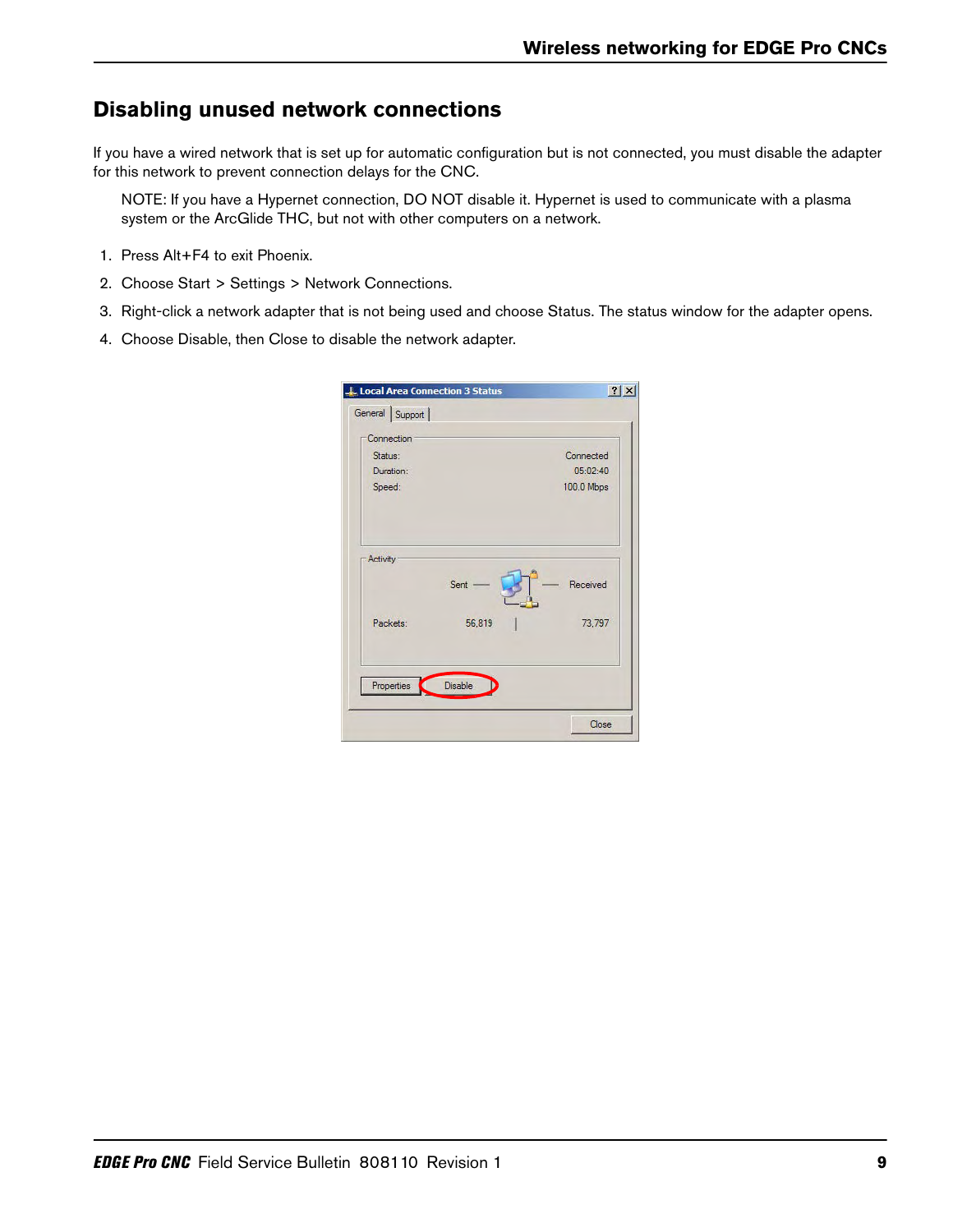# **Mapping a network drive**

Phoenix requires a networked folder to be defined in Windows. After you define the network folder, you can add it as a folder in Phoenix.

Before you begin, connect a USB keyboard to the EDGE Pro CNC.

- 1. Press Alt+F4 to exit the Phoenix software.
- 2. Choose Start Menu > Windows Explorer > Tools > Map Network Drive.
- 3. Choose a drive letter, then the folder. Make note of the folder path. When you connect to the folder in Phoenix, you will need to enter the folder path, also known as the UNC address.
- 4. Choose Reconnect at logon.
- 5. Choose Finish to save the mapped network drive.

|         | What network folder would you like to map?                                              |
|---------|-----------------------------------------------------------------------------------------|
|         | Specify the drive letter for the connection and the folder that you want to connect to: |
|         | N:                                                                                      |
| Drive:  |                                                                                         |
| Folder: | \\Net1\Production<br>Browse                                                             |
|         | Example: Wserver\share                                                                  |
|         | Reconnect at logon                                                                      |
|         | Connect using different credentials                                                     |
|         | Connect to a Web site that you can use to store your documents and pictures.            |
|         |                                                                                         |
|         |                                                                                         |
|         |                                                                                         |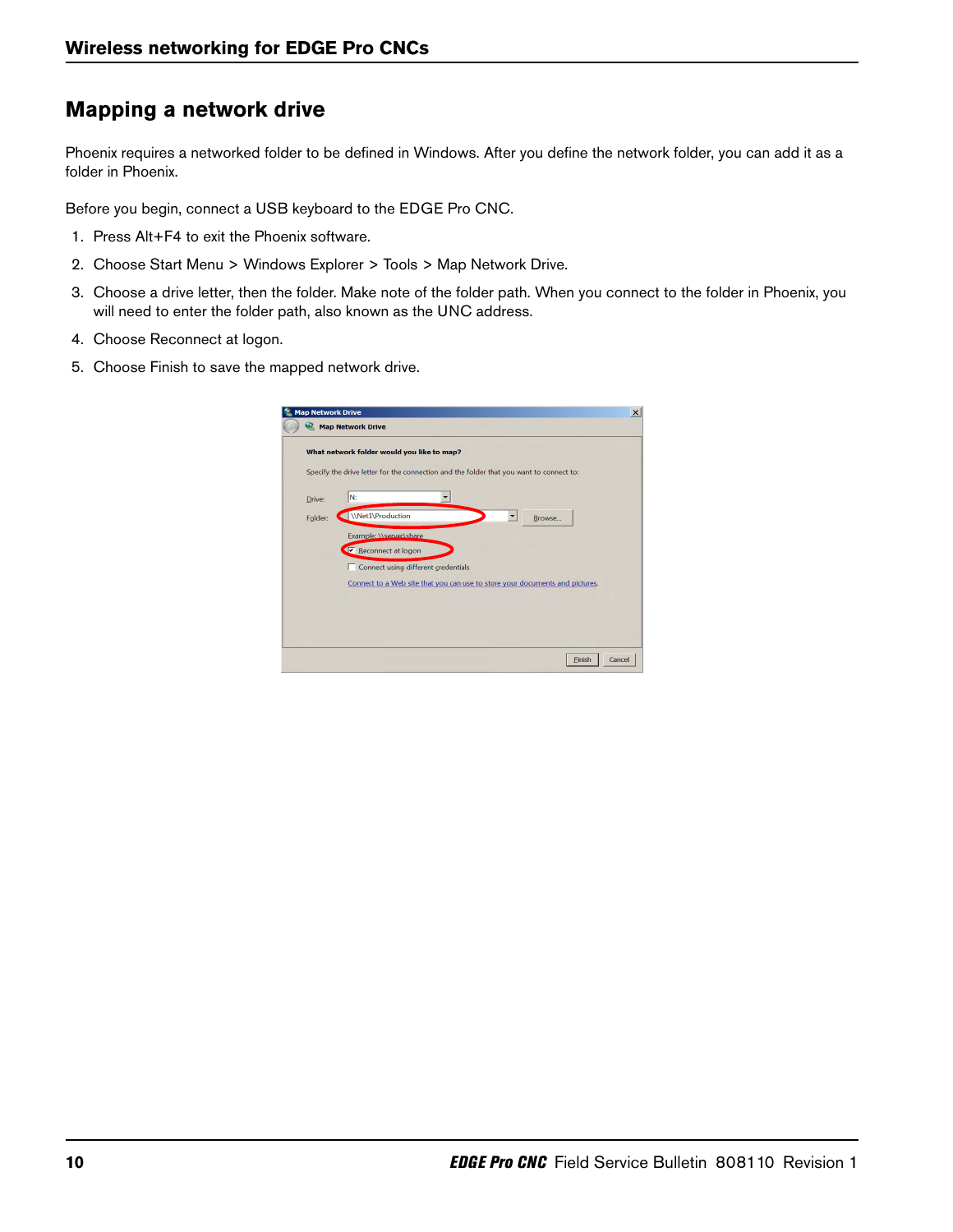# **Adding a folder in Phoenix**

The Add Folders feature must be enabled in the Special Setups screen before you can perform these steps.

- 1. Restart the Phoenix software.
- 2. From the Main Screen, choose the Files soft key.
- 3. Double-click the blue message to add a folder.
- 4. Choose Mapped Drive.
- 5. Enter a Drive Name. This is the name that appears in the Load Files list.
- 6. Enter the path to the folder that contains the files. The path is formatted \\servername\foldername.
- 7. Choose OK.

|                                  | New Folder Mapped Drive |        |  |
|----------------------------------|-------------------------|--------|--|
| <b>Drive Name Parts</b>          |                         |        |  |
| Drive Patt   IIHTA1\Tech Writing |                         |        |  |
|                                  |                         |        |  |
|                                  | OK                      | Cancel |  |